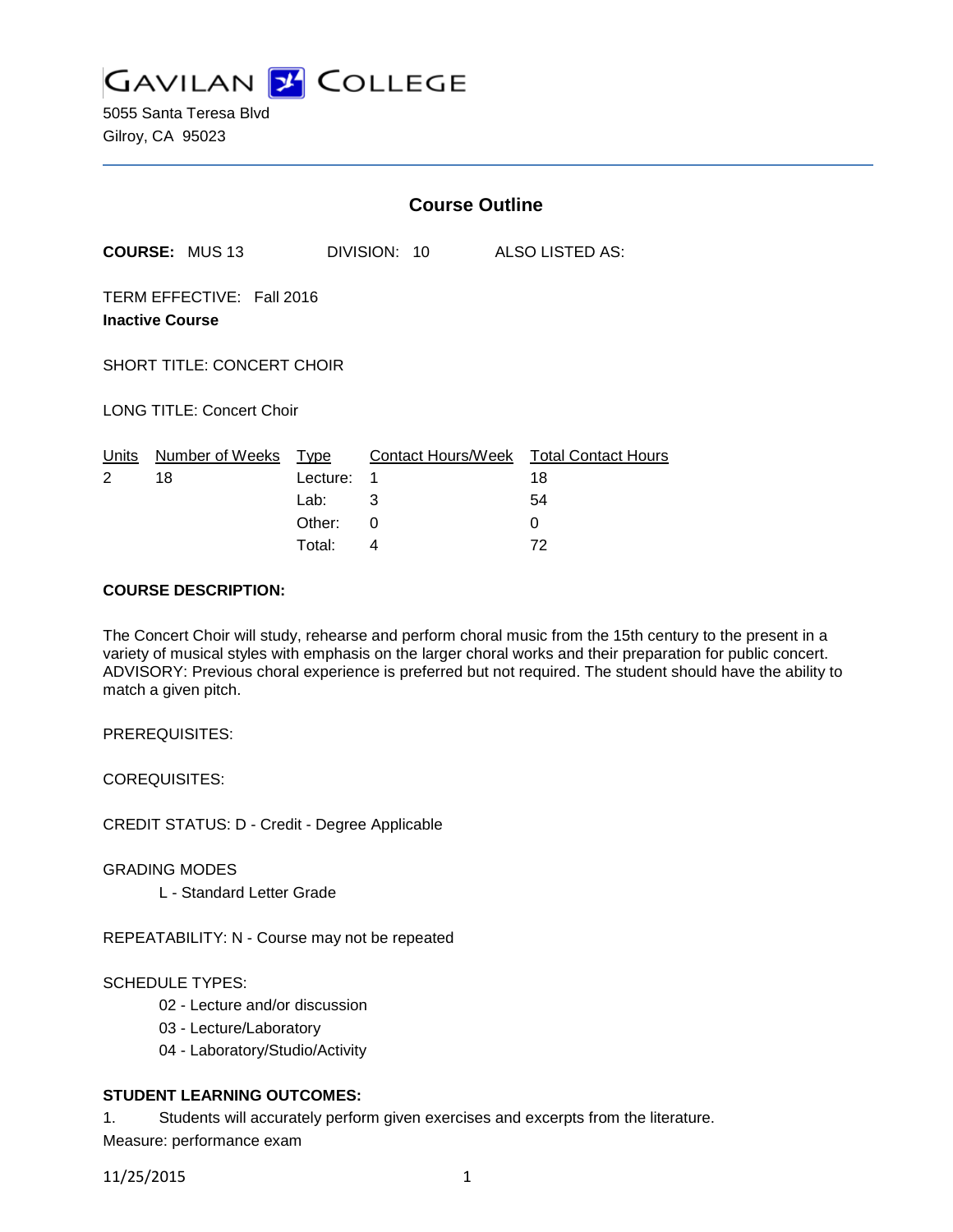ILO: 2,5,6 GE-LO: A1, A6, C1,C2,E1

2. Students will demonstrate collaborative learning by working with other musicians in rehearsal settings.

Measure: class discussions and evaluation ILO: 1,4,5,6 GE-LO: A1,A6, C1, C2, E1

3. Students will demonstrate the ability to perform before a live audience Measure: concerts and performance exams ILO: 1,3,4,5,6,7 GE-LO: A1,C1,E1

**CONTENT, STUDENT PERFORMANCE OBJECTIVES, OUT-OF-CLASS ASSIGNMENTS** Inactive Course: 11/23/2015 WEEK 1 4 HOURS Introduction. Basic vocal techniques. Breathing. Vocal placement. Assigned reading and vocal exercises. STUDENT PERFORMANCE OBJECTIVES: students will practice basic vocal exercises WEEK 2 4 HOURS Individual singing with the instructor to determine voice quality and part placement. Student written self-goals. Introduction and rehearsal of selected piece. Assigned reading and vocal exercises. STUDENT PERFORMANCE OBJECTIVES: students will practice basic vocal exercises WEEK 3 4 HOURS Using sound amplification equipment. Microphone technique. Performance posture and stance. Introduction and rehearsal of selected piece. Assigned reading and vocal exercises. STUDENT PERFORMANCE OBJECTIVES: students will rehearse and perform music from the vocal literature WEEK 4 4 HOURS Introduction and rehearsal of selected piece. Assigned reading and vocal exercises. STUDENT PERFORMANCE OBJECTIVES: students will rehearse and perform music from the vocal literature WEEK 5 4 HOURS Introduction and rehearsal of selected piece. Assigned reading and vocal exercises. STUDENT PERFORMANCE OBJECTIVES: students will rehearse and perform music from the vocal literature WEEK 6 4 HOURS Introduction and rehearsal of selected piece. Assigned reading and vocal exercises. STUDENT PERFORMANCE OBJECTIVES: students will rehearse and perform

11/25/2015 2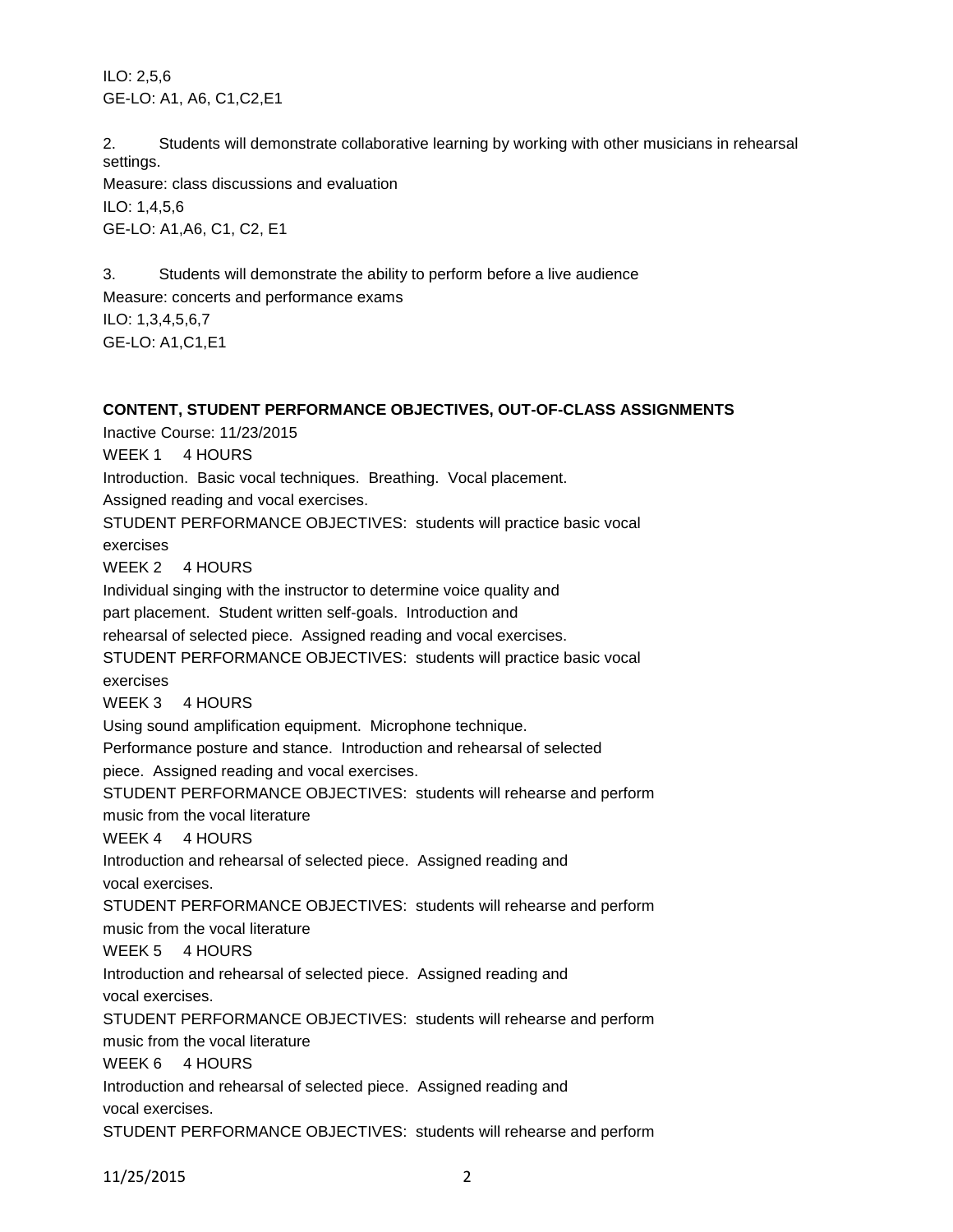music from the vocal literature WEEK 7 4 HOURS Rehearsal of selected pieces for midterm performance. Assigned reading and vocal exercises. STUDENT PERFORMANCE OBJECTIVES: students will rehearse and perform music from the vocal literature WEEK 8 4 HOURS Rehearsal of selected pieces for midterm performance. Assigned reading and vocal exercises. STUDENT PERFORMANCE OBJECTIVES: students will rehearse and perform music from the vocal literature WEEK 9 4 HOURS Performance midterm. STUDENT PERFORMANCE OBJECTIVES: students will rehearse and perform music from the vocal literature WEEK 10 4 HOURS Introduction and rehearsal of selected piece. Assigned reading and vocal exercises. STUDENT PERFORMANCE OBJECTIVES: students will rehearse and perform music from the vocal literature WEEK 11 4 HOURS Introduction and rehearsal of selected piece. Assigned reading and vocal exercises. STUDENT PERFORMANCE OBJECTIVES: students will rehearse and perform music from the vocal literature WEEK 12 4 HOURS Introduction and rehearsal of selected piece. Assigned reading and vocal exercises. STUDENT PERFORMANCE OBJECTIVES: students will rehearse and perform music from the vocal literature WEEK 13 4 HOURS Introduction and rehearsal of selected piece. Assigned reading and vocal exercises. STUDENT PERFORMANCE OBJECTIVES: students will rehearse and perform music from the vocal literature WEEK 14 4 HOURS Rehearsal of selected pieces for final performance. Assigned reading and vocal exercises. STUDENT PERFORMANCE OBJECTIVES: students will rehearse and perform music from the vocal literature WEEK 15 4 HOURS Rehearsal of selected pieces for final performance. Assigned reading and vocal exercises. STUDENT PERFORMANCE OBJECTIVES: students will rehearse and perform music from the vocal literature WEEK 16 4 HOURS Performing for video/film. Videotaped performance. Assigned reading and vocal exercises.

11/25/2015 3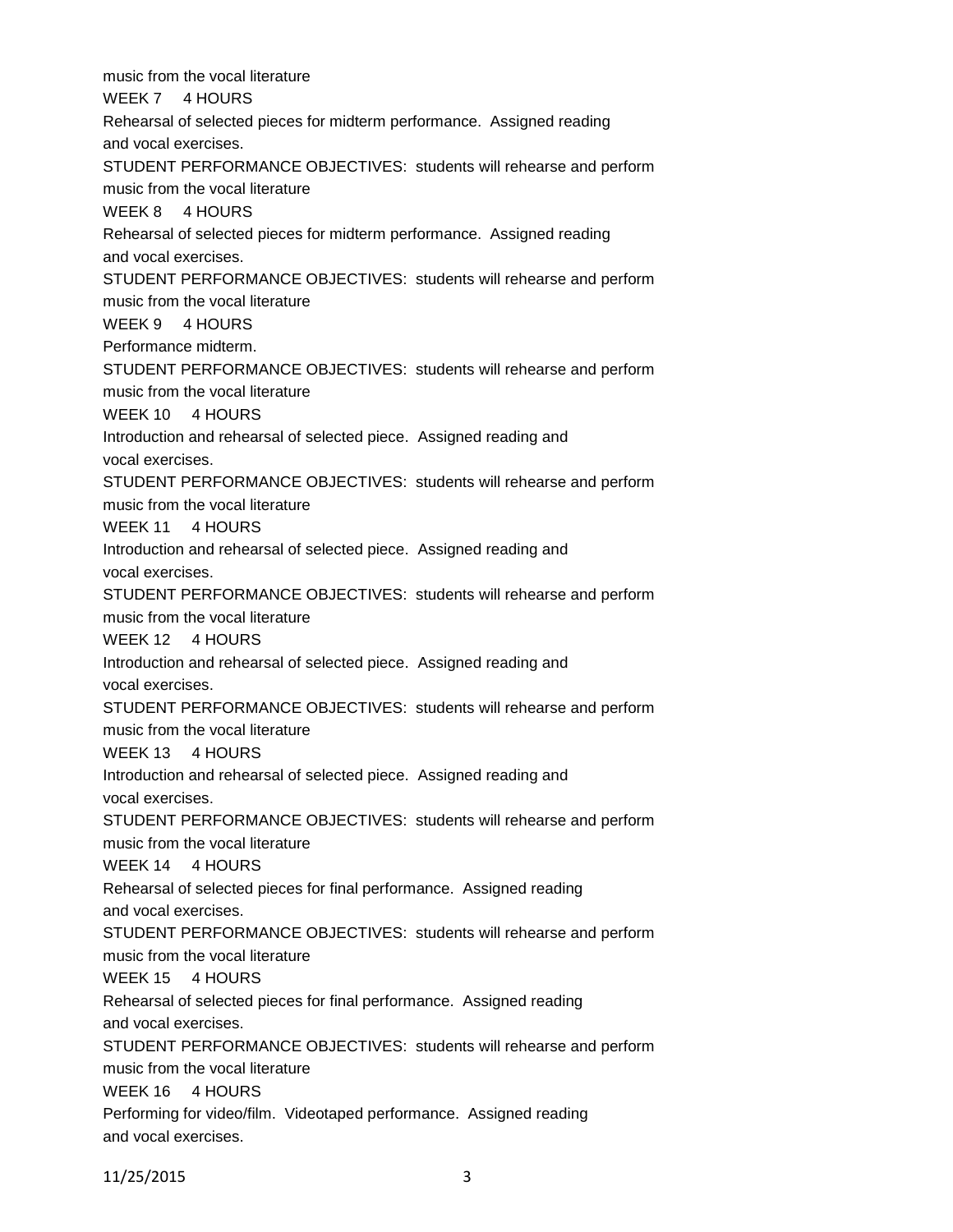STUDENT PERFORMANCE OBJECTIVES: students will rehearse and perform music from the vocal literature WEEK 17 4 HOURS Final performance. WEEK 18 2 HOURS Written evaluation of self-progress and ensemble achievement. Included in content section.

### **METHODS OF INSTRUCTION:**

Lecture, demonstration, individual assistance.

#### **METHODS OF EVALUATION:**

| The types of writing assignments required:              |  |  |  |  |  |
|---------------------------------------------------------|--|--|--|--|--|
| Reading reports                                         |  |  |  |  |  |
| Other: Group evaluation                                 |  |  |  |  |  |
| The problem-solving assignments required:               |  |  |  |  |  |
| <b>Other: Memorization</b>                              |  |  |  |  |  |
| The types of skill demonstrations required:             |  |  |  |  |  |
| Class performance                                       |  |  |  |  |  |
| Performance exams                                       |  |  |  |  |  |
| The types of objective examinations used in the course: |  |  |  |  |  |
| None                                                    |  |  |  |  |  |
| Other category:                                         |  |  |  |  |  |
| None                                                    |  |  |  |  |  |
| The basis for assigning students grades in the course:  |  |  |  |  |  |
| 5% - 10%<br>Writing assignments:                        |  |  |  |  |  |
| Problem-solving demonstrations: 15% - 20%               |  |  |  |  |  |
| Skill demonstrations:<br>75% - 80%                      |  |  |  |  |  |
| Objective examinations:<br>$0\% - 0\%$                  |  |  |  |  |  |
| Other methods of evaluation:<br>$0\% - 0\%$             |  |  |  |  |  |

### **REPRESENTATIVE TEXTBOOKS:**

## **ARTICULATION and CERTIFICATE INFORMATION**

Associate Degree: GAV C1, effective 200470 CSU GE: IGETC: CSU TRANSFER: Transferable CSU, effective 200470 UC TRANSFER: Transferable UC, effective 200470

### **SUPPLEMENTAL DATA:**

Basic Skills: N Classification: Y Noncredit Category: Y

11/25/2015 4